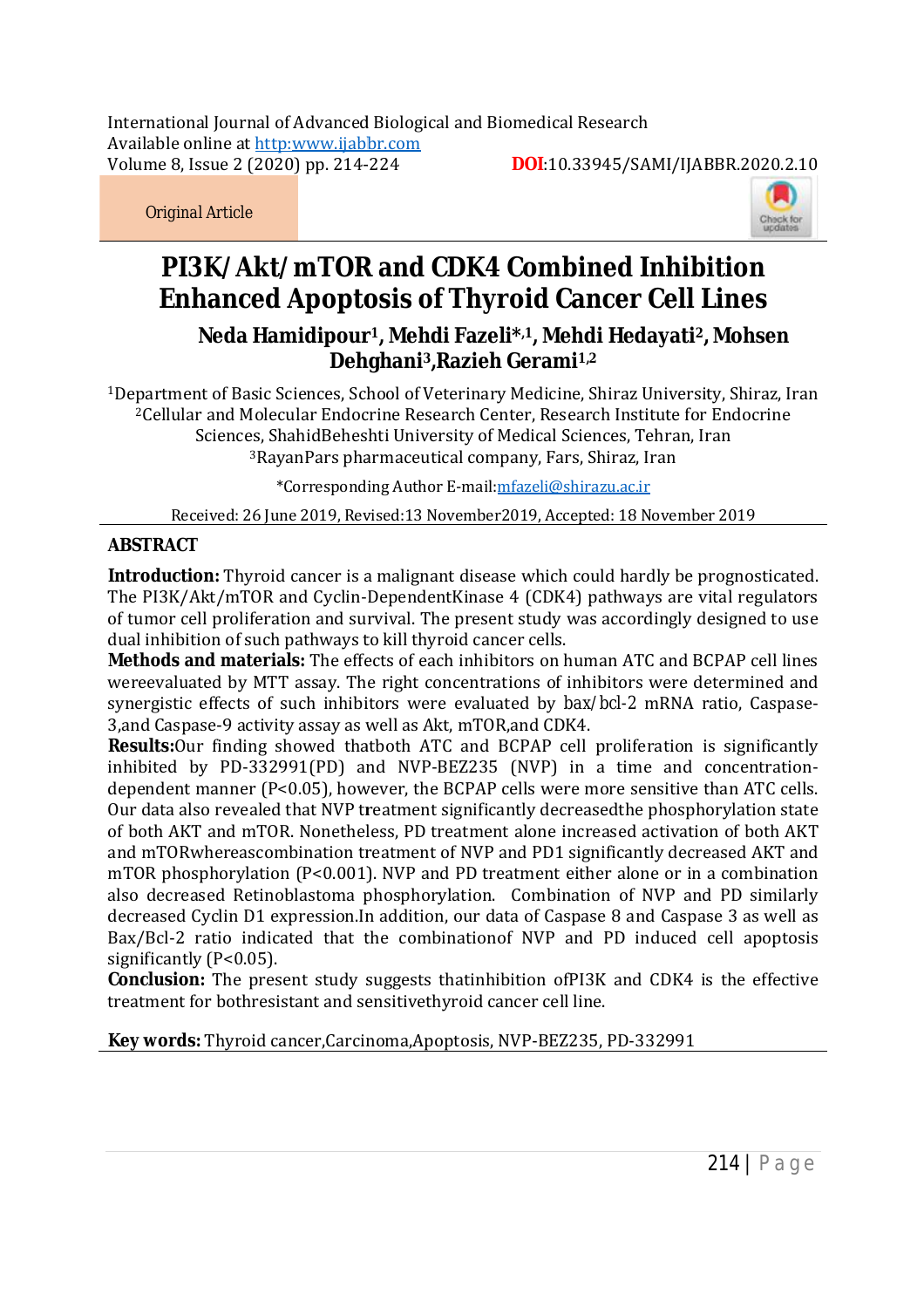# **Introduction**

Thyroid cancer arising from follicular and parafollicular cells is one of the most rapidly growing endocrinecancers all over the world(Nix *et al.,* 2005;Zarkesh *et al.,* 2018). It has been predicted that the incidence rate of thyroid cancer will rise by the year 2030 to make it the fourth leading cancer prevalence (Rahib *et al.,* 2014).Histological study of this cancer indicated that it can be classified into four majortypes, including papillary carcinoma follicular carcinoma, medullary carcinoma and undifferentiated carcinoma(Hedinger *et al.,* 1989). Despite numerous therapeutic advances, itseems to be anincurable cancer.To date, surgery followed by the administration of systemic chemotherapy agents remains an effective treatment for the advanced stage of thyroid cancer(Mazzaferri andKloos, 2001). Unfortunately,not only isthe initial response to chemotherapy is satisfactory,but the tumors become resistant to chemotropic agents(Wartofsky and Van Nostrand, 2016). Nevertheless, advances in molecular biology have provided a possibility to develop a novel effective therapeutic strategy for thyroid cancer.

Phosphoinositide 3-kinase (PI3K) is a class of kinases that play a key role in the cell growth regulation, proliferation, and differentiation. Based on sequence homology and substrate specificity, the kinase family of enzyme is divided into three classes as follows: class I, which is activated downstream of cell surface receptors, Class IA consisting of the catalytic subunits p110*α*, p110*β*, and p110*δ* and class IB,which operates downstream of GPCRs(Brown and Toker, 2015).A large body of experiments have shownthat the PI3K pathway is greatly activated in thyroid tumors by several different mechanisms including somatic activating mutation, amplification of genes encoding key components, and upstream receptor tyrosine kinase overexpression(Nozhat *et al.,* 2018). The targeting PI3K pathway using pharmacological small molecule inhibitors has become a potential therapeutic strategy(Wu *et al.,* 2015).NVP-BEZ235 (NVP) is a small molecule PI3K inhibitor which inhibits ATM and Rad3-related (ATR)as well. Emerging evidencehas indicated that glioblastoma treatment islikely to be significantly improvedthroughthe combination of ionizing radiation(del Alcazar *et al.,* 2014).Unlike other specificPI3Kinhibitors,this is currently used in phase I/II clinical trials as an mTOR inhibitor in animal study(Peyton *et al.,* 2011). Cyclin-dependent kinases (CDKs) are a family of protein kinases characterized by needing to a separate subunit called Cyclin, whichplaysa vital role inthe cell cycle. CDKs are divided into three cell-cycle-related subclasses (Cdk1, Cdk4, and Cdk5) and five transcriptional subfamilies (Cdk7, Cdk8, Cdk9, Cdk11,and Cdk20). A growing number of studies in the present field provide evidence to support the hypothesis that deregulation of these proteins can lead to several malignancies. For instance, Pojo and associates have shown that CDK4 is up-regulated in ATC tumor cells.Further, they have indicated that CDK4 inhibitors such as Palbociclib(PD-0332991) act as an effective reagents to ATC treatment(Pojo *et al.,* 2017).

Emerging data contributed to identifying a strategy to approach anti-proliferative ability against tumor cells. For instance, combined inhibition of PI3K and mammalian target of rapamycin complex (mTORC) may enhance the clinical activity to reduce tumor cell resistance (Elkabets *et al.,* 2013). Moreover, co-treatment ofPI3K and mTOR inhibitorshave made their way into clinical trials(Markman *et al.,* 2012).

Our present study was designed to identify additional strategies that may increase the efficacy of treatment against thyroid cancer cell lines proliferation. The current study also tried to investigate the molecular mechanism underlying synergistic activity of PI3K and CDK4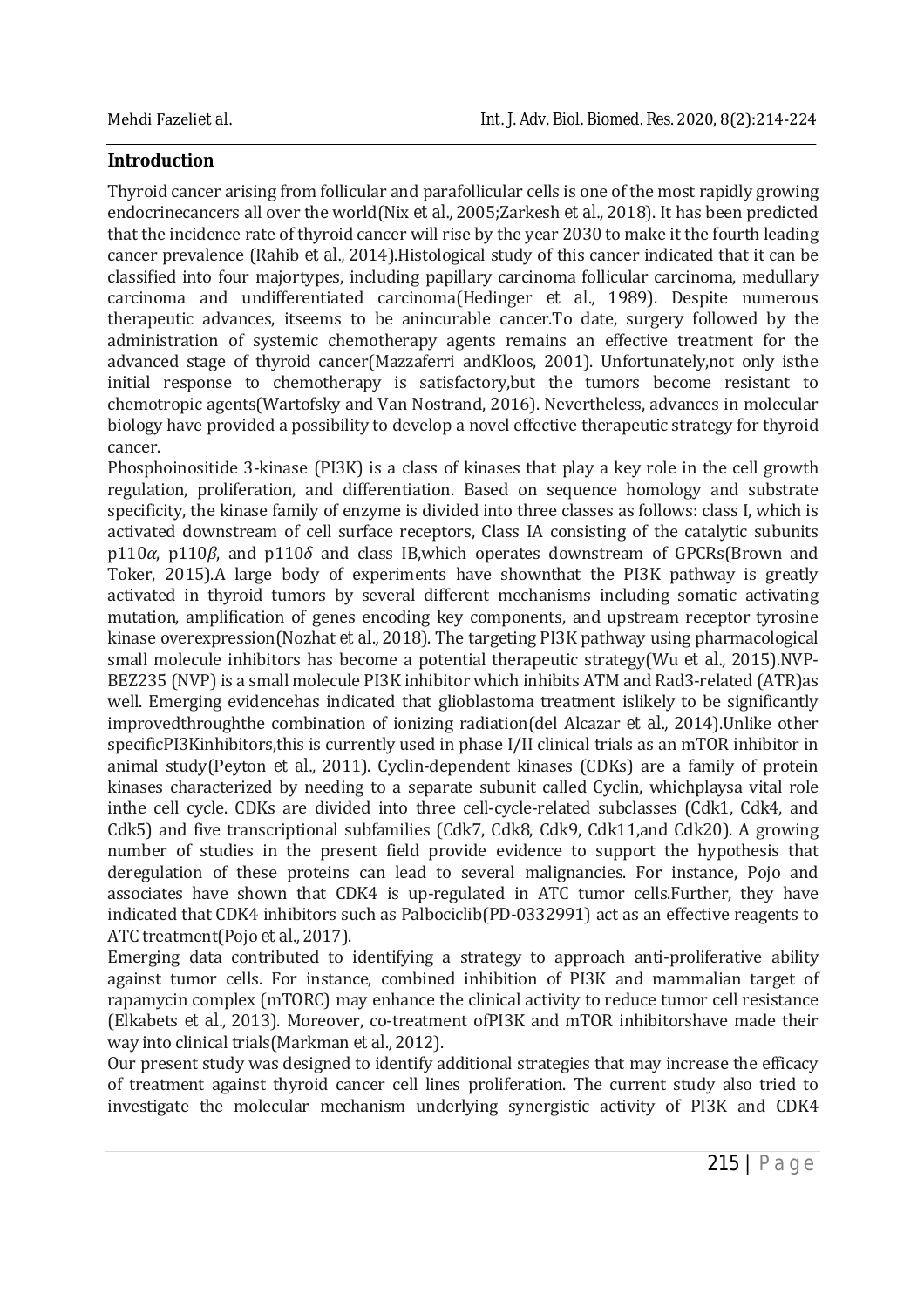inhibitors by the evaluation of downstream pathways to support the hypothesis for the treatment of thyroid cancer.

#### **Experimental**

## **Cells and materials**

Human ATC and BCPAP as the resistant and sensitive thyroid cancercells wereprovided from Pasteur Institute of Iran (Tehran, Iran). The Dulbecco's modified Eagle medium (DMEM), fetal bovine serum (FBS) and trypsin were provided from Gibco (Life technology, USA), while phosphate buffered saline (PBS), the 3-[4, 5-dimethylthiazol-2-yl]-2, 5 diphenyltetrazolium bromide (MTT), protease inhibitor cocktail, penicillin-streptomycin, and ethidium bromide, NVP and PDwere purchased from Sigma Aldrich(MO, USA). Caspase activity assay kits and antibodies were alsoobtained from (Cell Signaling Technology, Inc., Danvers, MA, USA). The anti-Akt, pAKT, mTor, CDK4 and GAPDH respective secondary antibodies were purchased from Santa Crus (CA, USA). The chemiluminescent detection system was purchased from TaKaRa (Tokyo, Japan) and other chemicals used in this study were obtained from Merck (Darmstadt, Germany).

## **Cell culture**

The BCPAP and ATC cells as a sensitive and resistant thyroid cancer cells were used for this study. Following previous research (Gheysarzadeh and Yazdanparast, 2012), BCPAP were cultured in RPMI 1640 (w *L*-glutamate) completed by fetal bovine serum (10%), penicillin/streptomycin (2%) and amphotericine B (1%),and in line with our previous study (Nozhat *et al.,* 2018), the ATC cells were cultured in Dulbecco's Modified Eagle Medium, completed by fetal bovine serum (10%), penicillin/streptomycin (2%), amphotericine B (1%).

#### **Cell viability assay**

The cells  $(5\times10^4$  cells per well) were cultured into a 96-well plate and incubated in a  $CO<sub>2</sub>$ incubator at 37 °C for 24 h as described previously (Gheysarzadeh and Yazdanparast, 2012). The indicated concentrations of NVP and PD were added to each well and then after indicating the time, 10 μl MTT (5 mg/ml) was added to each sample and incubated again for 4 h at 37°C in dark. Finally, the production of Formazan by the viable cells was measured at 570 nm using a multiwell plate reader (BioTek, Winooski, VT, USA).

#### **Caspase-3 and 9 activity assay**

The treated and untreated cells  $(5\times10^5)$ were homogenized on ice followed by lysing with cell lysis buffer and incubated on ice for 1 h. The homogenates were then centrifuged at 14,000g for 15 min at 4°C. The pellets were discarded andobtained supernatant was then subjected to Caspase-3 and 9 activity evaluation according to the manufacturer's instruction (Cell Signaling Technology, Inc., Danvers, MA, USA). Protein content was assessed by the BCA protein assay method (Hamzeloo-Moghadam *et al.,* 2015). Results of at least three independent experiments were first normalized based on protein content using the BCA protein assay method and their values were expressed as fold change in compared with the untreated cells.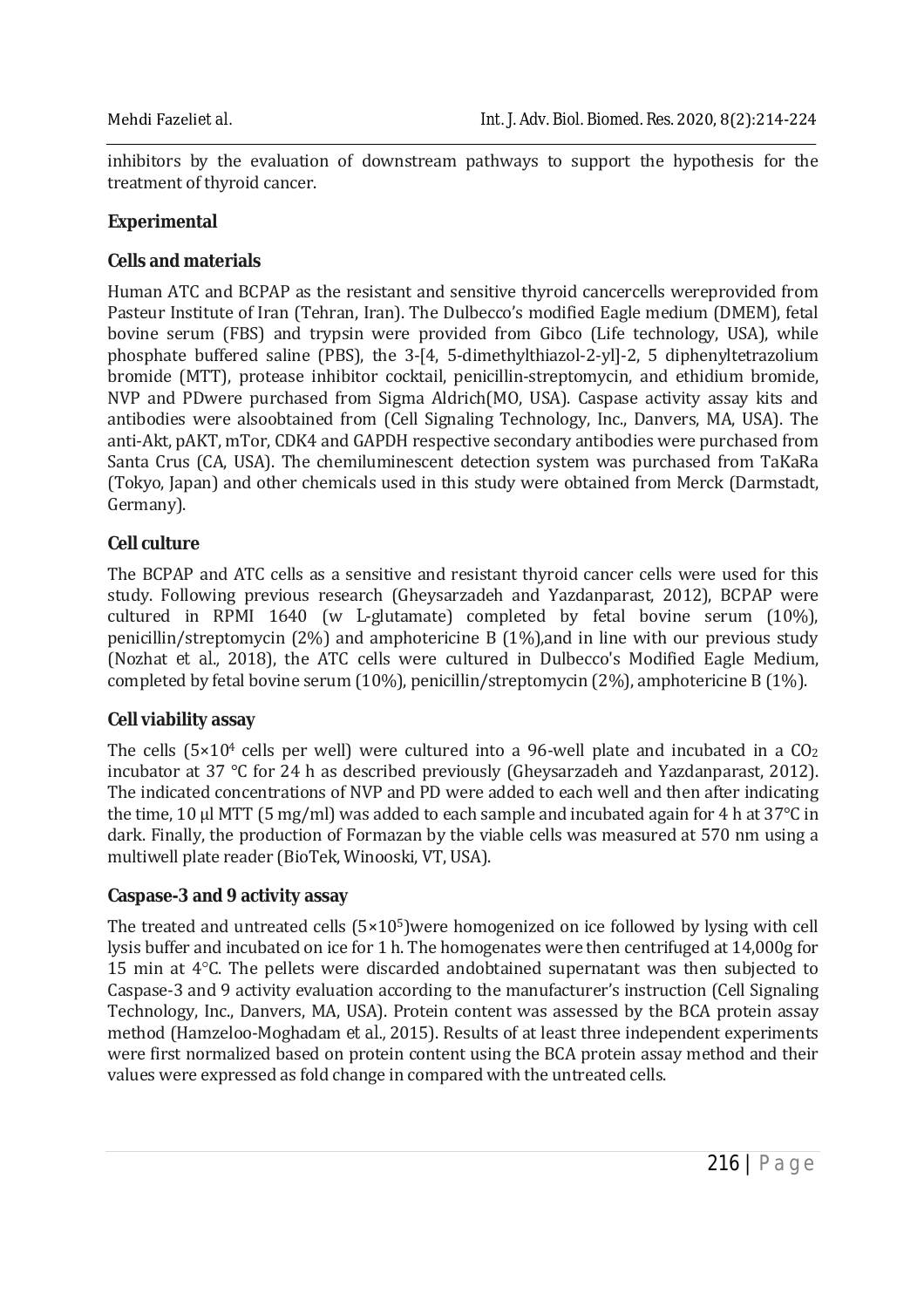# **Analysis of gene expression by real-time quantitative PCR**

The cells were cultured in 6-well plates in a density of  $5 \times 10^5$  and after 24 h they were treated with indicated concentration of NVP and/or PD in the complete growth medium. Total RNA was then extracted from cells using TRIsol according to the manufacturer's instruction. Total RNA was then reverse transcribed to cDNA using TaKaRatranscription kit, followed by Quantitative real-time RT-PCR analysis as described previously (Ahmed, 2005). In brief, the reaction mixture (10 μl) containing 2 μl of cDNA template, 1.5 μl each of forward and reverse primers and SYBR Green RT-PCR master mix amplified based on SYBR Green method. Each cycle of amplification was as follows: denaturation at 95°C for 10 min and 35 cycles at 95°C for 30 s, and 60°C for 20 s. Primers used in the present study were as follows:*bcl-2* forward, 5' CGA CTT CGC CGA GAT GTC CAG CCA G3'; *bcl-2* reverse 5'ACT TGT GGC CCA GAT AGG CAC CCA G3'; *bax* forward, 5'AGG GTT TCA TCC AGG ATC GAG CAG3'; *bax* reverse, 5'ATC TTC TTC CAG ATG GTG AGC GAG3'; *GAPDH* forward, CAG CCT CAA GAT CAT CAG C; *GAPDH* reverse, GGC AGT GAT GGC ATG GAC T(Maleki*et al.,* 2019). The melting curve was generated at the end of each examination. The gene expression was relatively quantified by  $2$ - $\triangle$ CTmethod and finally values were reported as mean ±SD(Gheysarzadeh *et al.,* 2018).

# **Western blotting**

The cells were lysed using buffer containing 20mM TrisHCl (Ph7.5), 0.5% Nonidet*P*-40, 0.5mM PMSF, 100mM *b*-glycerol 3-phosphate, and 0.5% protease inhibitor cocktailfollowed by centrifugation at 14000 g for 10 minutes. The resulting supernatant was collected, aliquoted and stored in -70 ºC for western blotting analysis as indicated previously(Gheysarzadeh*et al.,* 2019; Gheysarzadeh *et al.,* 2019). An equal concentration of each samplewas boiled for 10 min and loaded into a 10% SDS-PAGE gel followed by transferring into a PVDF membrane. Nonspecific sites of the membrane were blocked with 3% bovine serum albumin in Tris-buffered saline for 2 h at room temperature and incubated with indicated primary antibodies. The samples were exposed to the secondary antibodies for 2 h and then the bound secondary antibodies were evaluated with the ECL western blotting detection system.The membrane was exposed to the X-ray film and all blots were normalized with GAPDH as a loading control using Image J software (National Institutes of Health, Bethesda, MD, USA).

# **Statistical analysis**

Statistical analyses were performed using version 19 of SPSS software (Chicago, IL, USA). All examinations were set up in triplicates and the results were presented as the mean ± standard deviation (SD). The Caspase activity assay and cell viability values obtained per each treatment were converted to the percentage of control cells. The effect of each treatment sample was compared with treated and untreated cells by student *t*-test andOne-Way ANOVA. The *P* < 0.05 was considered as statistically significant.

## **Results and discussion**

# **Synergistic inhibition of cell growth by a combination of NVP and PD**

In order to determine the effect of NVP and PD on cell viability, the exponentially growing Thyroid cancer cells were exposed to different concentrations of NVP and PD. Our results showed that the ATC cell proliferation is inhibited by 0–38% after 24 h exposure to 0.025–10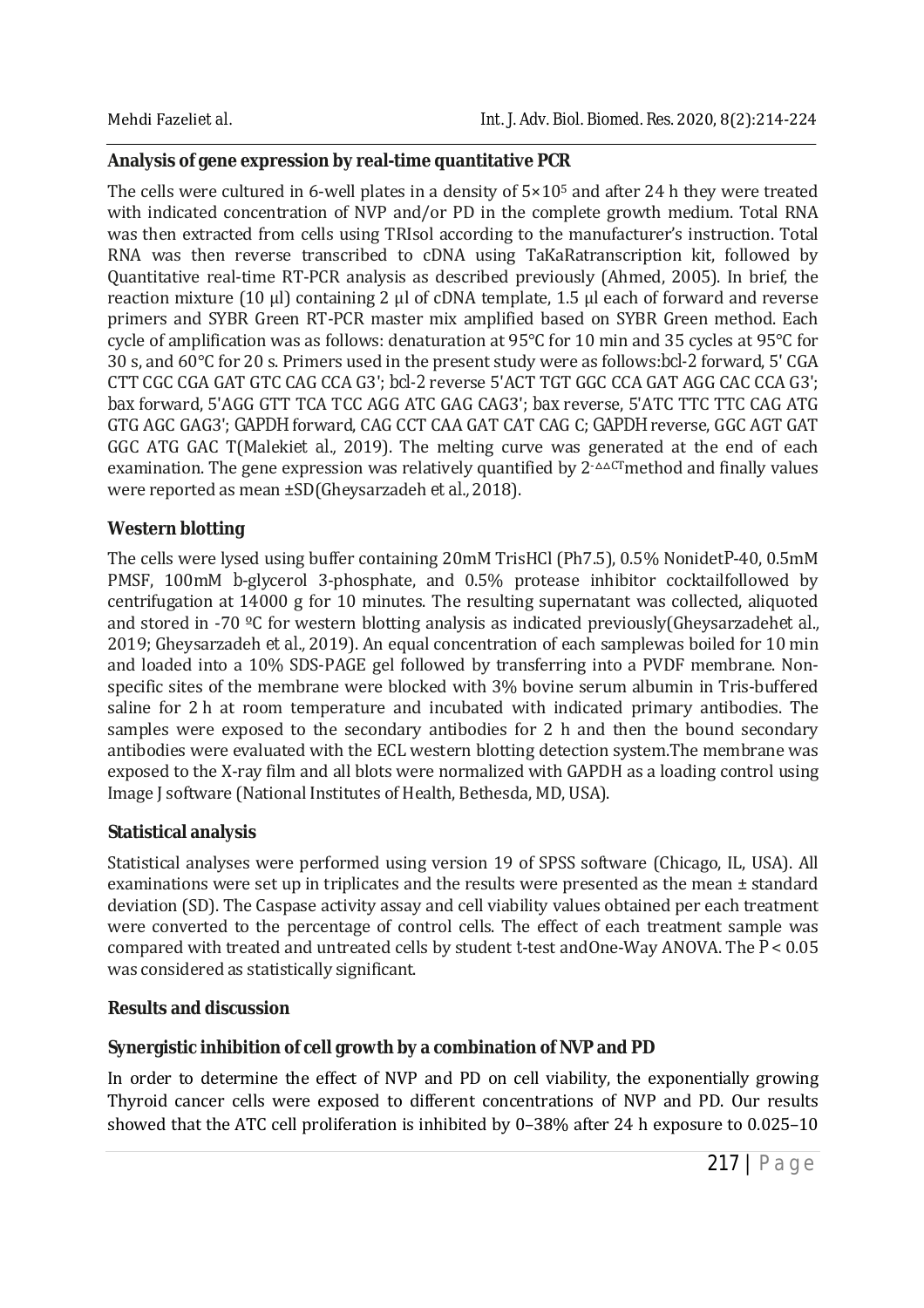μM of PD, 0-52% for 48 h and 1-60% for 72 h and 2-69% for 96h. Our data also indicated that μM of PD, 0-52% for 48 h and 1-60% for 72 h and 2-69% for 96h. Our data also indicated that<br>the ATC cell proliferation is inhibited by 0–28% after 24 h exposure to 1–400 μM of NVP, 0-51% for 48 h and 1-56% for 72 h and 3-68% for 96 h. Thesimilar pattern of cell viability was 51% for 48 h and 1-56% for 72 h and 3-68% for 96 h. Thesimilar pattern of cell viability was<br>seen for BCPAP cells. However, the BCPAP cells were more sensitive than ATC cells. For seen for BCPAP cells. However, the BCPAP cells were more sensitive than ATC cells. For<br>instance,24 h incubation of BCAP cells to 5-2000 nm of PD leads to cell viability inhibition to 1-57% (Figure 1). In order to further analyze in a combination of these two compounds, the IC20 were used as indicatedby a previous study (Ashton, 2015). were used as indicatedby a previous study (Ashton, 2015).



Figure 1. Growth inhibitory effects of NVP-BEZ235 of PD-332991 on human ATC cell line

The cells were cultured in 96-well plates and treated with the indicated concentrations of The cells were cultured in 96-well plates and treated with the indicated concentrations of NVP-BEZ235 of PD-332991. Following 12, 24 and 36 h of incubation, cell viability was NVP-BEZ235 of PD-332991. Following 12, 24 and 36 h of incubation, cell viability was<br>determined using an MTT assay. The data presented as the means ± SD of three independent experiments. Statistical significance: \*P<0.05, \*\*P<0.01, \*\*\*P<0.001, *t*-test.

## **Effects of NVP and PD on signaling pathways**

To gain a molecular understanding on NVP and PD synergistic effects, we examined the To gain a molecular understanding on NVP and PD synergistic effects, we examined the effects of these two inhibitors and their combination on the expression and/or phosphorylation status (after 24h) of a number of relevant elements of the proliferation signaling pathway. PI3K/AKT pathway, as one of the most important signaling pathway, is generally accepted to mediate tumor cell growth and cell survival. The Akt and mTOR are generally accepted to mediate tumor cell growth and cell survival. The Akt and mTOR are<br>also the key downstream elements of this pathway (Pópulo*et <mark>al.,</mark>* 2012). According to Figure 2, NVP treatment, regardless of PD,catastrophically led to a decrease in the extent of phosphorylated both AKT and mTOR whereas no considerable alteration was observed in 2, NVP treatment, regardless of PD,catastrophically led to a decrease in the extent of<br>phosphorylated both AKT and mTOR whereas no considerable alteration was observed in<br>the expression of total AKT and mTOR (after 24h). W activation of both AKT and mTOR, combination treatment of NVP and PD significantly decreased AKT and mTOR phosphorylation (P<0.001). NVP and PD treatment either alone or in a combination also decreased Retinoblastoma phosphorylation (P<0.05). NVP in a combination of PD alsodecreased Cyclin D1 expression (P<0.05). ects of these two inhibitors and their combination on the expression and/<br>osphorylation status (after 24h) of a number of relevant elements of the proliferationaling pathway. PI3K/AKT pathway, as one of the most important activation of both AKT and mTOR, combination treatment of NVP and PD significantly<br>decreased AKT and mTOR phosphorylation (P<0.001). NVP and PD treatment either alone<br>or in a combination also decreased Retinoblastoma phosp phosphorylation status (after 24h) of a also the key downstream elements of this pathway (Pópulo*et al.*, 2012).<br>2, NVP treatment, regardless of PD,catastrophically led to a decreas<br>phosphorylated both AKT and mTOR whereas no considerable alterati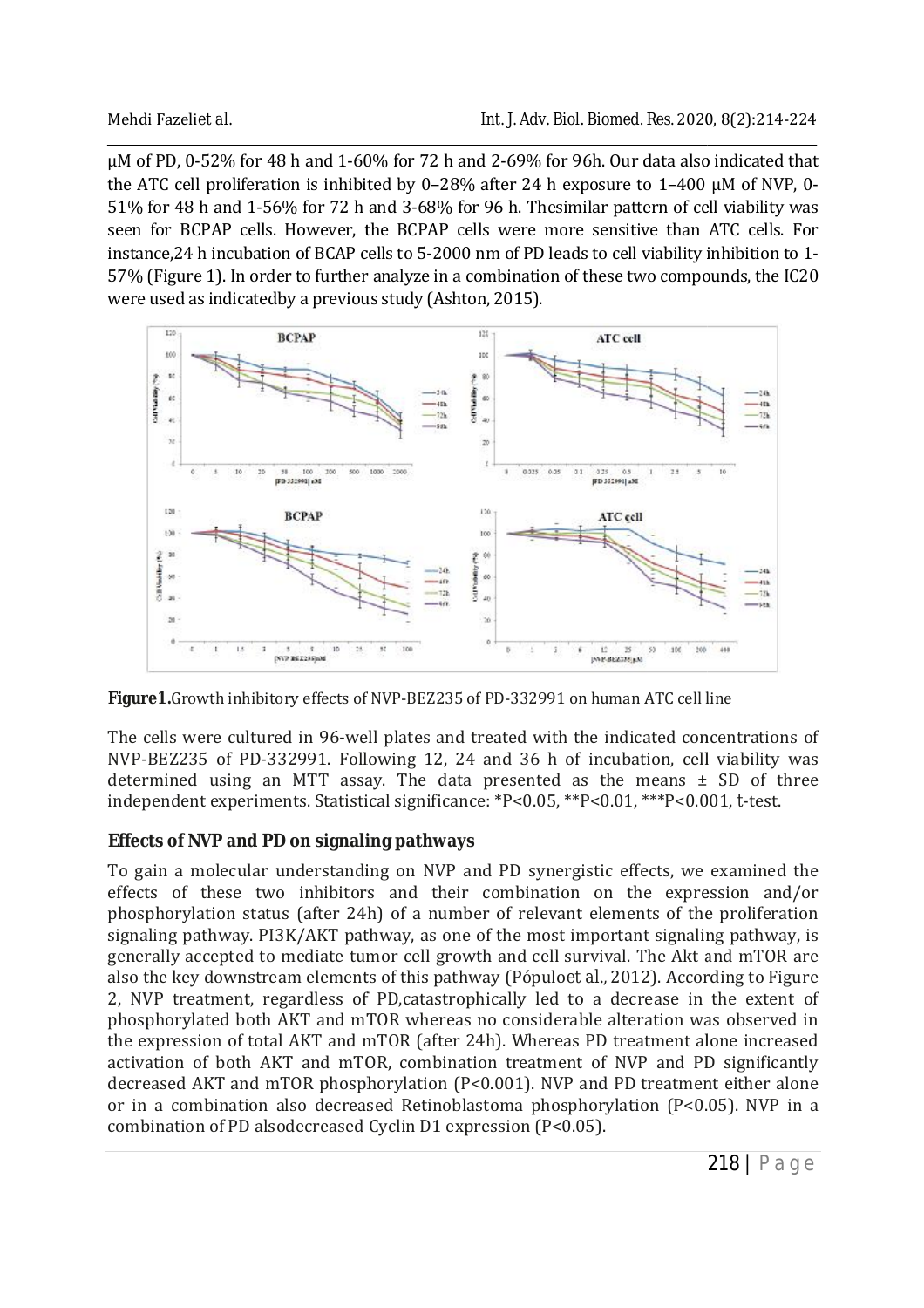

Figure 2. Effect of NVP-BEZ235 and PD-332991 on the CDK4 and downstream signaling elements of PI3K ATC cells

Cells were treated with indicated concentration of NVP-BEZ235 of PD-332991 either alone or in combination with each other for 24 h (A). Western blotting bound were quantified Cells were treated with indicated concentration of NVP-BEZ235 of PD-332991 either alone<br>or in combination with each other for 24 h (A). Western blotting bound were quantified<br>based on un-phosphorylated protein (for Ak proteins. The data reported as the means  $\pm$  SD of three independent experiments.

## **Effects of NVP and PD on apoptosis poptosis**

proteins. The data reported as the means ± SD of three independent experiments.<br>**Effects of NVP and PD on apoptosis**<br>To further investigate the combination effectsofNVP and PDon apoptosis induction, the To further investigate the combination effectsofNVP and PDon apoptosis induction, the Bax/Bcl-2 ratio and Caspase activity assay were performed for ATC cells in response toNVP and PD either alone or in combination. The results indicated thatNVP and PD incubation of cells for 24 hsignificantly increased the Caspase-8 and Caspase-3 activity (P<0.05). However, the combination of such compounds catastrophically increased both Caspase and Caspase-3 activity  $(P<0.001)$ , and this increase was significantly more than each and Caspase-3 activity (P<0.001), and this increase was significantly more than each compound alone (P<0.05). Similarly, BCAP cells were exposed to NVP and PD in a lower concentration. Likewise, the results showed that NVP and PDexposure of cells for 24 h increased the Caspase-8 and Caspase-3 activity in a significant manner  $(P< 0.05)$  while the increased the Caspase-8 and Caspase-3 activity in a significant manner  $(P<0.05)$  while the combination of such inhibitors increased both Caspase-8 and Caspase-3 activity (P<0.001), and thatthe Caspase activities for the combination of these compounds were significantly higher than each compound alone (P<0.05). (P<0.05). indicated that<br>NVP and PD incubation of se-8 and Caspase-3 activity (P<0.05).<br>tastrophically increased both Caspase-8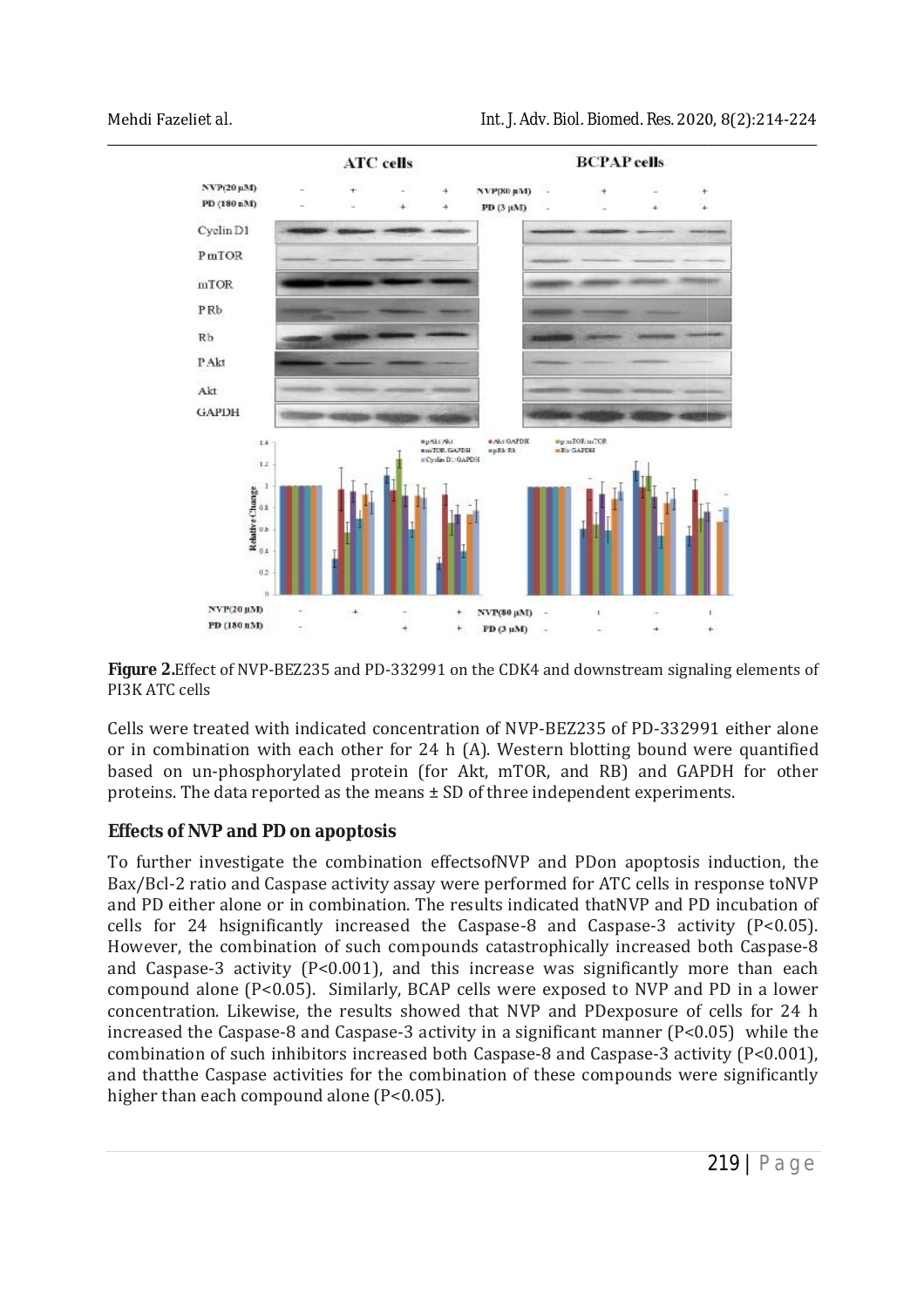In addition, the Bax/Bcl-2 ratio also further confirmed the combination effects ofNVP and PD on apoptosis induction. As illustrated in Figure 3B, NVP and PD incubation of ATC cells for 24 h significantly increased the Bax and reduced Bcl-2 mRNA (P<0.05). The for 24 h significantly increased the Bax and reduced Bcl-2 mRNA (P<0.05). The combination of such compounds synergistically increased Bax and decreased Bcl-2 (P<0.001). However, therise of Bax/Bcl-2 ratio for a combination of NVP and PD was (P<0.001). However, therise of Bax/Bcl-2 ratio for a combination of NVP and PD was significantly more than each compound alone (P<0.05). BCPAP cells exhibiteda similar patternas well.

Further, our finding showed that the Bax/Bcl-2 ratioincreased significantly in the presence of<br>NVP and PD for 24 h (P<0.05). The combination of such agents increasedBax/Bcl-2 ratio ofNVP and PD for 24 h (P<0.05). The combination of such agents increasedBax/Bcl synergistically (P<0.001). However, the Bax/Bcl-2 ratio for the combination of these compounds was significantly higher than that of each compound alone (P<0.05). compounds was significantly higher than that ofeach compound alone  $(P<0.05)$ .



Figure 3. Effect of NVP-BEZ235 and PD-332991 alone and in combination with together, on apoptosis of ATC cells

The cells were treated with indicated concentration of NVP-BEZ235 of PD-332991 either alone or in combination with each other for 24 h and then the Caspase activity (A) and Bax/Bcl-2 ratio were also evaluated (B). The presented values were reported as the means  $\pm$  SD of three independent experiments. Statistical significance: \*P<0.05, \*\*P<0.01, \*\*\*P<0.001, *t*-test. ± SD of three independent experiments. Statistical significance: \*P<0.05, \*\*P<0.01,<br>\*\*\*P<0.001, *t*-test.<br>**Discussion**<br>Despite a decade of unremitting studies and clinical trials, such as surgical removal of tumor in combination with each other for 24 h and then the Caspase activity (A) and 2 ratio were also evaluated (B). The presented values were reported as the means f three independent experiments. Statistical significance:  $*P$ The cells were treated with indicated concentration of NVP-BEZ235 of PD-332991<br>alone or in combination with each other for 24 h and then the Caspase activity (<br>Bax/Bcl-2 ratio were also evaluated (B). The presented values

## **Discussion**

and chemotherapy,thyroid cancer treatment has not significantly improved. Such unfavorable outcomes are due in part to the invasive nature of tumor cell and their resistance to outcomes are due in part to the invasive nature of tumor cell and their resistance to outcomes are due in part to the invasive nature of tumor cell and their resistance to<br>treatment(Tagliaferri *et al.*, 2018). In addition, most of the alterations involved in thyroid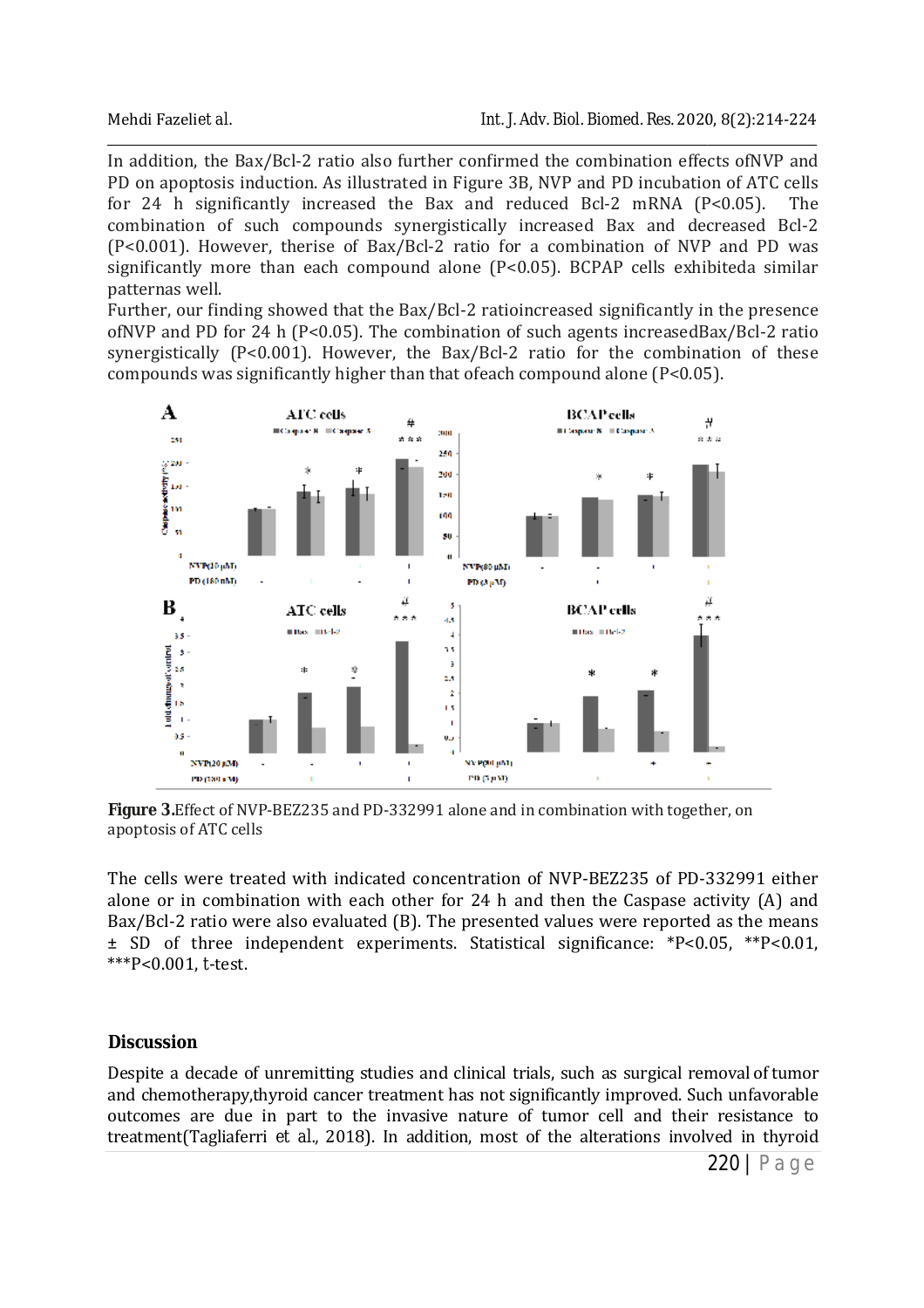cancer are due to large inactivation or down-regulation of tumor suppressor genes, and upregulation or activation of oncogenic signaling cascades. These signaling alterations make the development of effective therapies very difficult(Brown *et al.,* 2011).Anaplastic thyroid cancer (ATC) cells which have been thought to develop from papillary thyroid cancer is an extremely aggressive type of thyroid cancer with high mortality rate,exhibiting resistance to any chemotherapy or radiotherapy. Another papillary thyroid cancer cell in this study was BCPAP which was more sensitive to inhibitors(Lopes-Ventura *et al.,* 2018).

The most frequent altered gene in thyroid cancers is PI3K signaling cascade(Vasko *et al.,* 2004). This pathway seems to be activated by insulin and IGF-1 to induce cell growth (Ansari *et al.,* 2017;Jafari *et al.,* 2018).Still another signaling cascade such as epidermal growth factor is also involved in thyroid cancer (Maleki *et al.,* 2018). The upstream element of this cascade is a complex of proteins present in cytoplasmcatalyzing the phosphorylation of D3 position of phosphatidylinositol.Akt is a protein located in a downstream of PI3K. Phosphorylated Akt (*p*-Akt) is the activated form of Akt, which is able to enter cellular nuclei to phosphorylate a series of substrates and performs its biological functions(Hou *et al.,* 2007). PI3K/Akt pathway is generally believed to act as a very important signaling pathway of cancer progression, which is closely related to cell proliferation, metabolism, and tumor growth. It also appears to activate other signaling pathways including Wnt-*β*-catenin, HIF1*α*, FOXO3, and NF-κB pathways. The activated form of PI3Kisalso capable ofphosphorylating a series of downstream target proteins such as Bad, Caspase 9, p2l, and mTOR which generally promote cell survival(Vivanco and Sawyers, 2002).

The most frequent altered signaling cascades in thyroid cancer arePI3K/Akt/mTOR and CDK4 which are responsible for the proliferation and cell cycle regulation, respectively.Other proliferative signaling pathwaysare Cyclin D1 and CDK4 which have been known to increase in aggressive thyroid cancer (Lee *et al.,* 2018).It has thereforebeen suggested that dual inhibition of these pathways extremely inhibit cell growth.

Our results indicated that the CDK4/6 inhibitor reduced cell viability of both ATC and BCPAP cells of thyroid cancers (Figure 1). The similar pattern of growth inhibition was also shown for PI3K/Akt/mTOR inhibition conducting researcher to use in combination together. The effect of such inhibitors on signaling elements also indicated that PI3K inhibition led to a significant reduction on Aktand mTOR phosphorylation (Figure 2).As previously presented, CDK-4 inhibitor exerted its cytostatic effect by promotingthe G0-G1 phase cell cyclearrest. Here we additionally presented that CDK-4 inhibitionled toa slight reduction ofRbphosphorylation.

On the other hand, apoptosis is often accompanied by either PI3K or CDK4 inhibition. Our data also indicated that, as presented in Figure 3, theinhibition of such pathways is associated with apoptosis induction.A molecular mechanism by which Akt, mTOR,andRB can exert a proapoptotic function in a wide variety of cancer has been recently proposed. For instance, Rb has been shown to exert tumor suppression primarily through direct binding and suppression of the E2F transcription factor.In addition, PI3Kinase inhibition resulted in inactivation of Akt,leading to a reduction of cell survival and promoting apoptosis.PI3Kinase inhibition also eventually inactivates mTOR which is complicated to cell growth inhibition.

In conclusion, regardless of several limitations this study facedsuch as knocking down of genes of interest and apoptosis determination methods,itrevealed that either inhibition of PI3K/Akt/mTOR or CDK4 reduces cell proliferation by inducing apoptosis. However, the combinations of these inhibitors reduce cell proliferation more effectivelyand induce apoptosis.

#### **Acknowledgements**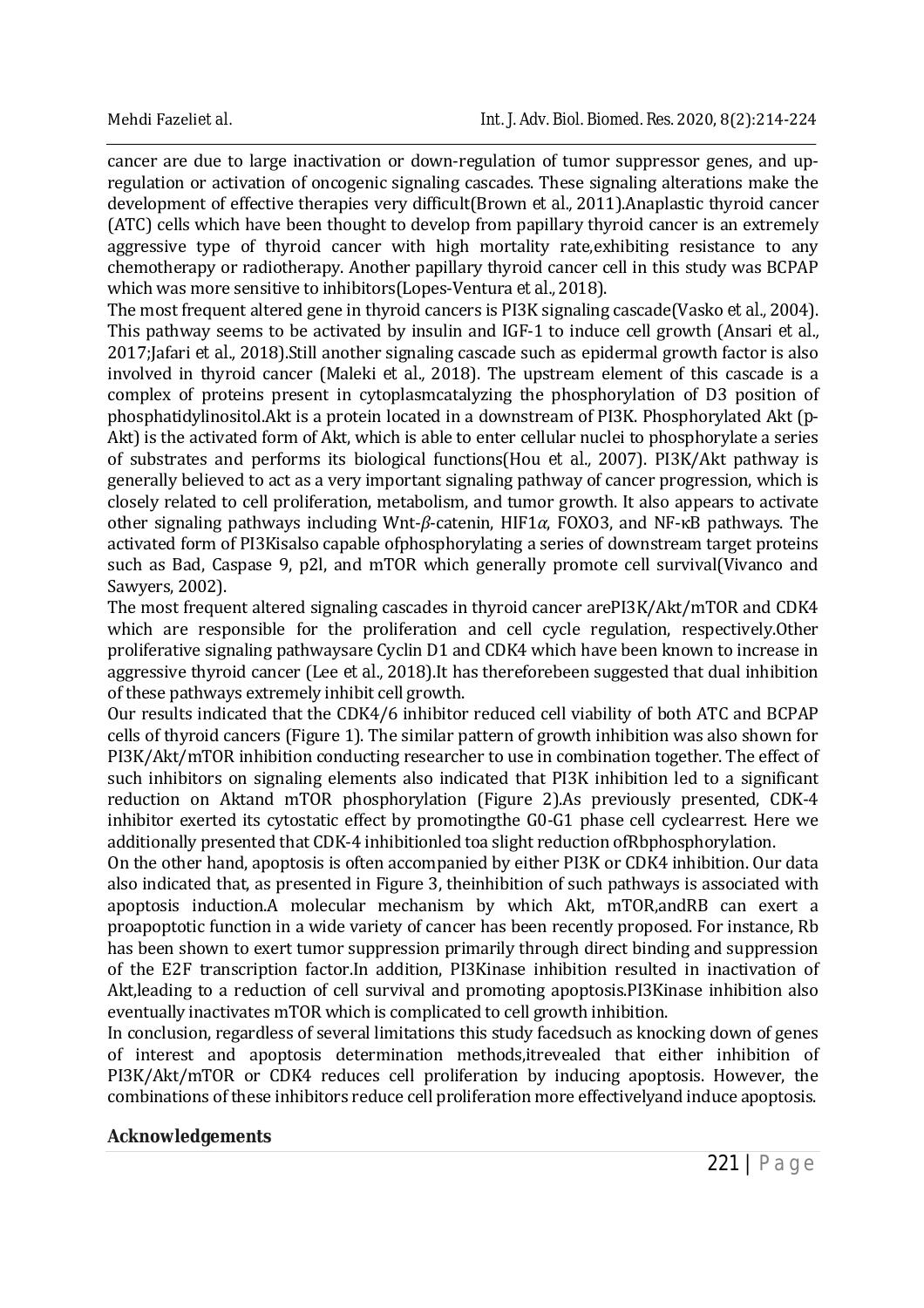The authors appreciates research council of Shiraz University for its financial supports.

#### **References**

Ahmed, H. (2005). *Principles and reactions of protein extraction, purification, and characterization*: CRC press New York.

Ansari, A, Gheysarzadeh, A, Mofid, MR. (2017).The interaction of insulin-like growth factor binding protein 3 (IGFBP-3) in insulin-like growth factor (IGF)-independent system.*J. Isfahan Med. School,* 35(451):1452-1461.

Ashton, JC. (2015). Drug Combination Studies and Their Synergy Quantification Using the Chou–Talalay Method.Cancer Res., 75(11):400-446.

Brown, RL, de Souza, JA, Cohen, EE. (2011). Thyroid cancer: burden of illness and management of disease. *J. Cancer,* 2:193-199.

Brown, KK, Toker, A. (2015). The phosphoinositide 3-kinase pathway and therapy resistance in cancer.*F1000prime Rep.,* 7:13-21.

del Alcazar, CRG, Hardebeck, MC, Mukherjee, B, Tomimatsu, N, Gao, X, Yan, J, Xie, XJ, Bachoo, R, Li, L, Habib, AA, Burma, S. (2014). Inhibition of DNA double-strand break repair by the dual PI3K/mTOR inhibitor NVP-BEZ235 as a strategy for radiosensitization of glioblastoma. *Clin. Cancer Res.,* 20(5):1235-1248.

Elkabets, M, Vora, S, Juric, D, Morse, N, Mino-Kenudson, M, Muranen, T, Tao, J, Campos, AB, Rodon, J, Ibrahim, YH, Serra, V, Rodrik-Outmezguine, V, Hazra, S, Singh, S, Kim, P, Quadt, C, Liu, M, Huang, A, Rosen, N, Engelman, JA, Scaltriti, M, Baselga, J. (2013). mTORC1 inhibition is required for sensitivity to PI3K p110α inhibitors in PIK3CA-mutant breast cancer. *Sci. Translat. Med.,* 5(196):1-28.

Gheysarzadeh, A, Yazdanparast, R. (2012).Inhibition of H2O2-induced cell death through FOXO1 modulation by EUK-172 in SK-N-MC cells.*Eur. J. Pharmacol.,* 697(1):47-52.

Gheysarzadeh, A, Ansari, A, Emami, MH, Razavi, AE, Mofid, MR. (2019). Over-expression of lowdensity lipoprotein receptor-related Protein-1 is associated with poor prognosis and invasion in pancreatic ductal adenocarcinoma. *Pancreatology,* 19:429-435.

Gheysarzadeh, A, Bakhtiari, H, Ansari, A, EmamiRazavi, A, Emami, MH, Mofid, MR. (2019).The insulin‐like growth factor binding protein‐3 and its death receptor in pancreatic ductal adenocarcinoma poor prognosis. J. Cell. Physiol., 234:23537-23546.

Gheysarzadeh, A, Sadeghifard, N, Afraidooni, L, Pooyan, F, Mofid, MR, Valadbeigi, H, Bakhtiari, H, Keikhavani, S. (2018). Serum-based microRNA biomarkers for major depression: MiR-16, miR-135a, and miR-1202. *J. Res. Med. Sci.,* 23:69-81.

Hamzeloo-Moghadam, M, Aghaei, M, Fallahian, F, Jafari, SM, Dolati, M, Abdolmohammadi, MH, Hajiahmadi, S, Esmaeili, S. (2015). Britannin, a sesquiterpene lactone, inhibits proliferation and induces apoptosis through the mitochondrial signaling pathway in human breast cancer cells. *Tumor Biology.,* 36(2):1191-1198.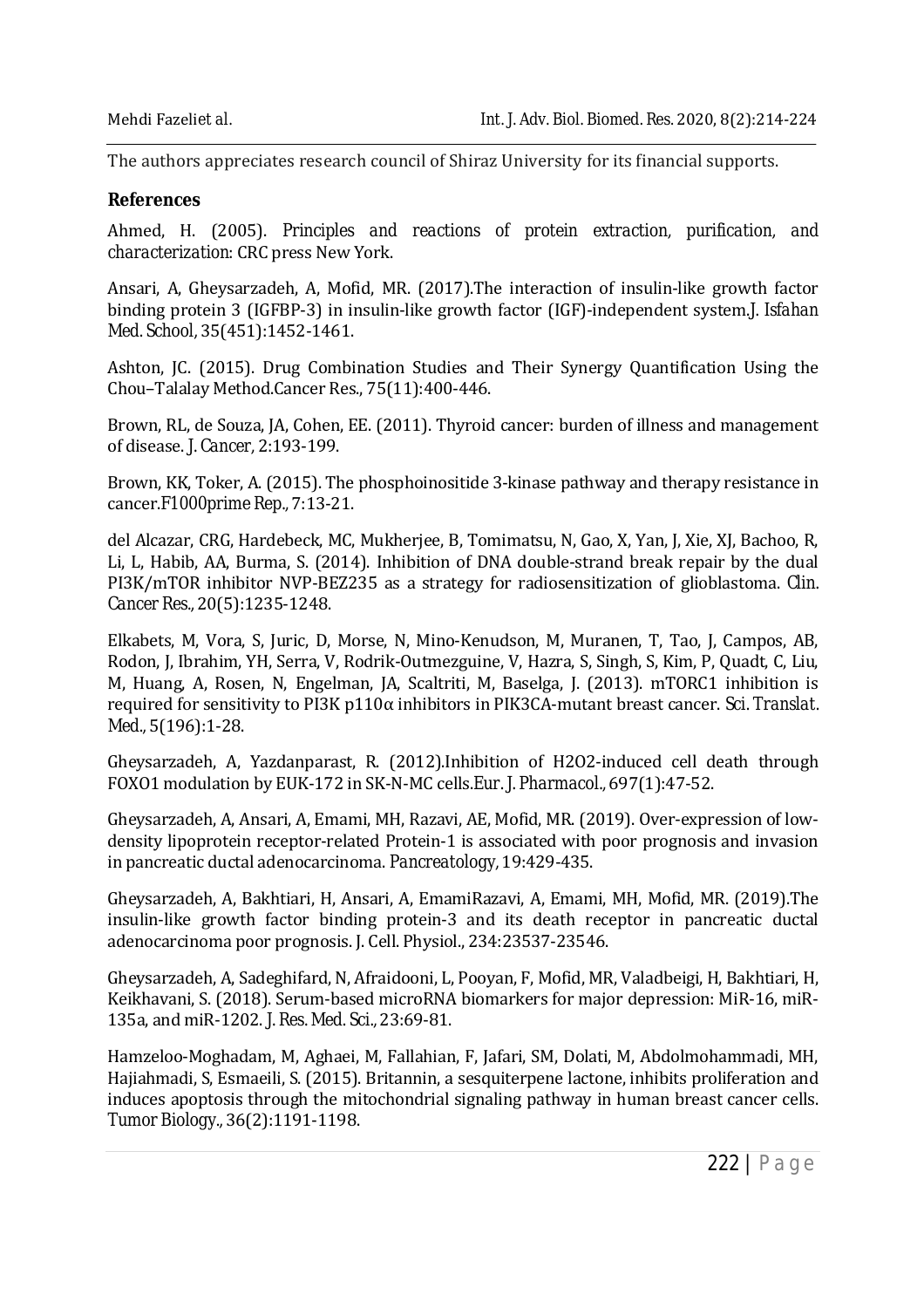Hedinger, C, Dillwyn Williams, E, Sobin, LH. (1989). The WHO histological classification of thyroid tumors: a commentary on the second edition. *Cancer,* 63(5):908-911.

Hou, P, Liu, D, Shan, Y, Hu, S, Studeman, K, Condouris, S, Wang, Y, Trink, A, El-Naggar, AK, Tallini, G, Vasko, V, Xing, M. (2007).Genetic alterations and their relationship in the phosphatidylinositol 3-kinase/Akt pathway in thyroid cancer.*Clin. Cancer Res.,* 13(4):1161- 1170.

Jafari, E, Gheysarzadeh, A, Mahnam, K, Shahmohammadi, R, Ansari, A, Bakhtyari, H, Mofid, MR. (2018). In silico interaction of insulin-like growth factor binding protein 3 with insulin-like growth factor 1. *Res. Pharm. Sci.,* 13(4):332-342.

Lee, HJ, Lee, WK, Kang, CW, Ku, CR, Cho, YH, Lee, EJ. (2018). A selective cyclin-dependent kinase 4, 6 dual inhibitor, Ribociclib (LEE011) inhibits cell proliferation and induces apoptosis in aggressive thyroid cancer. *Cancer Lett.,* 417:131-140.

Lopes-Ventura, S, Pojo, M, Matias, A, Moura,M, Marques, I, Leite, V, Cavaco, BM. (2018). The efficacy of HRAS and CDK4/6 inhibitors in anaplastic thyroid cancer cell lines.*J. Endocrinol. Investigat.,*42(5):527-540.

Maleki, F, Noorkhoda, S, Halabian, R, Behzadi, E, Fooladi, AAI. (2018). The Role of Epidermal Growth Factor Receptor in Cancer and their Application for New Targeted Cancer Therapy. *J. Clin. Diag. Res., 1*2(6):XE01-XE06.

Maleki, F, Sadeghifard, N, Hosseini, HM, Bakhtiyari, S, Goleij, Z, Behzadi, E, Sedighian, H, Imani Fooladi, AA. (2019). Growth-inhibitory effects of TGFαL3-SEB chimeric protein on colon cancer cell line.*Biomed.Pharmac.,*110:190-196.

Markman, B, Tabernero, J, Krop, I, Shapiro, G, Siu, L, Chen, LC, Mita, M, Melendez Cuero, M, Stutvoet, S, Birle, D, Anak, O, Hackl, W, Baselga, J. (2012). Phase I safety, pharmacokinetic, and pharmacodynamic study of the oral phosphatidylinositol-3-kinase and mTOR inhibitor BGT226 in patients with advanced solid tumors. *Ann. oncol.,* 23(9):2399-2408.

Mazzaferri, EL, Kloos, RT. (2001). Current approaches to primary therapy for papillary and follicular thyroid cancer. *J. Clin. Endocrinol.Metabolism.,* 86(4):1447-1463.

Nix, P, Nicolaides, A, Coatesworth, A. (2005). Thyroid cancer review 1: presentation and investigation of thyroid cancer. *Int. J. Clin. Pract.,* 59(11):1340-1344.

Nozhat, Z, Mohammadi-Yeganeh, S, Azizi, F, Zarkesh, M, Hedayati, M. (2018). Effects of metformin on the PI3K/AKT/FOXO1 pathway in anaplastic thyroid Cancer cell lines. *DARU J. Pharmac. Sci.,* 26(2):93-103.

Peyton, J, RodonAhnert, J, Burris, H, Britten, C, Chen, L, Tabernero, J, Duval, V, Rouyrre, N, Silva, AP, Quadt, C, Baselga, J. (2011).A dose-escalation study with the novel formulation of the oral pan-class I PI3K inhibitor BEZ235, solid dispersion system (SDS) sachet, in patients with advanced solid tumors. *J.Clin. Oncol.,* 29(15\_suppl):3066-3066.